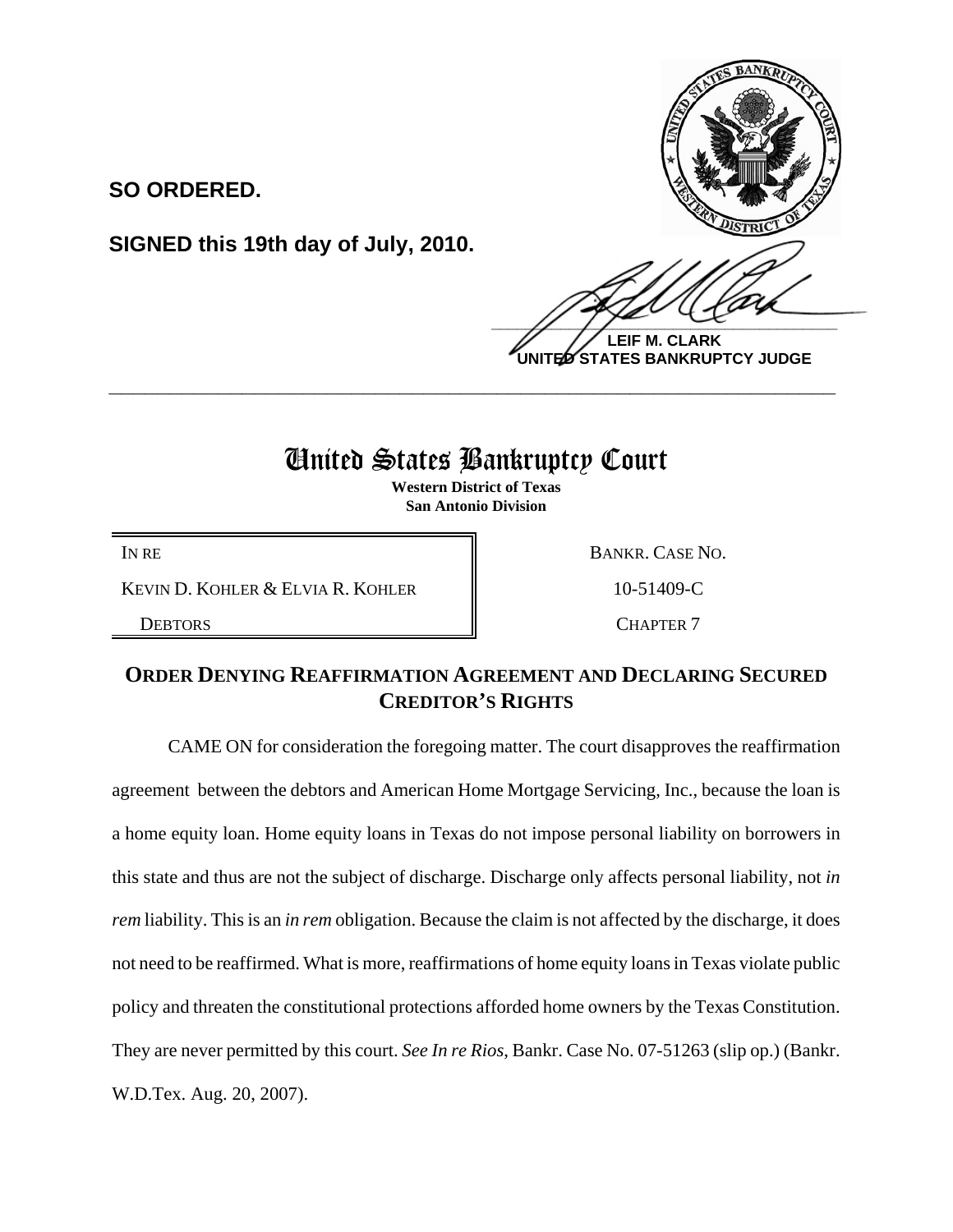Notwithstanding such denial, the court finds and concludes that the creditor holds a valid and enforceable *in rem* claim. The creditor is accordingly expressly authorized and permitted to enforce the obligation of the debtors to the creditor as an *in rem* obligation, such enforcement rights to specifically include the right to notify the debtor of payments that are or are to become due either orally or in writing (including the right to send regular payment statements, payment booklets, and the like), the right to demand payment when such payments are not made (either in full or in part), the right to threaten resort to *in rem* remedies in the event of non-payment, the right to accelerate the indebtedness incident to enforcement of *in rem* remedies, the right to give notice of foreclosure sale, the right to initiate judicial or nonjudicial foreclosure as an *in rem* remedy, and the right to conduct and complete (either directly or indirectly) such foreclosure sale, so long as all of the foregoing are conducted in accordance with the terms of the indebtedness, and further in accordance with applicable non-bankruptcy law. None of the foregoing shall ever constitute a violation of the discharge injunction entered in this case pursuant to section 524(a) of title 11.

Further, the creditor is authorized and permitted to communicate with the debtor regarding the status of the account, either orally or in writing, and the debtors are authorized and permitted to obtain information from the creditor, either orally or in writing, regarding the status of the account. The creditor is authorized and permitted to afford to the debtors the same services with respect to this account as they would enjoy had there been no bankruptcy, including, as applicable, internet access to the account, the use of electronic funds transfers as a means of payment, and the right to receive regular billing statements and regular escrow updates. The provision of all such services shall never constitute a violation of the discharge injunction entered in this case pursuant to section 524(a) of title 11.

Further, the creditor is authorized and permitted to renegotiate the terms of the indebtedness